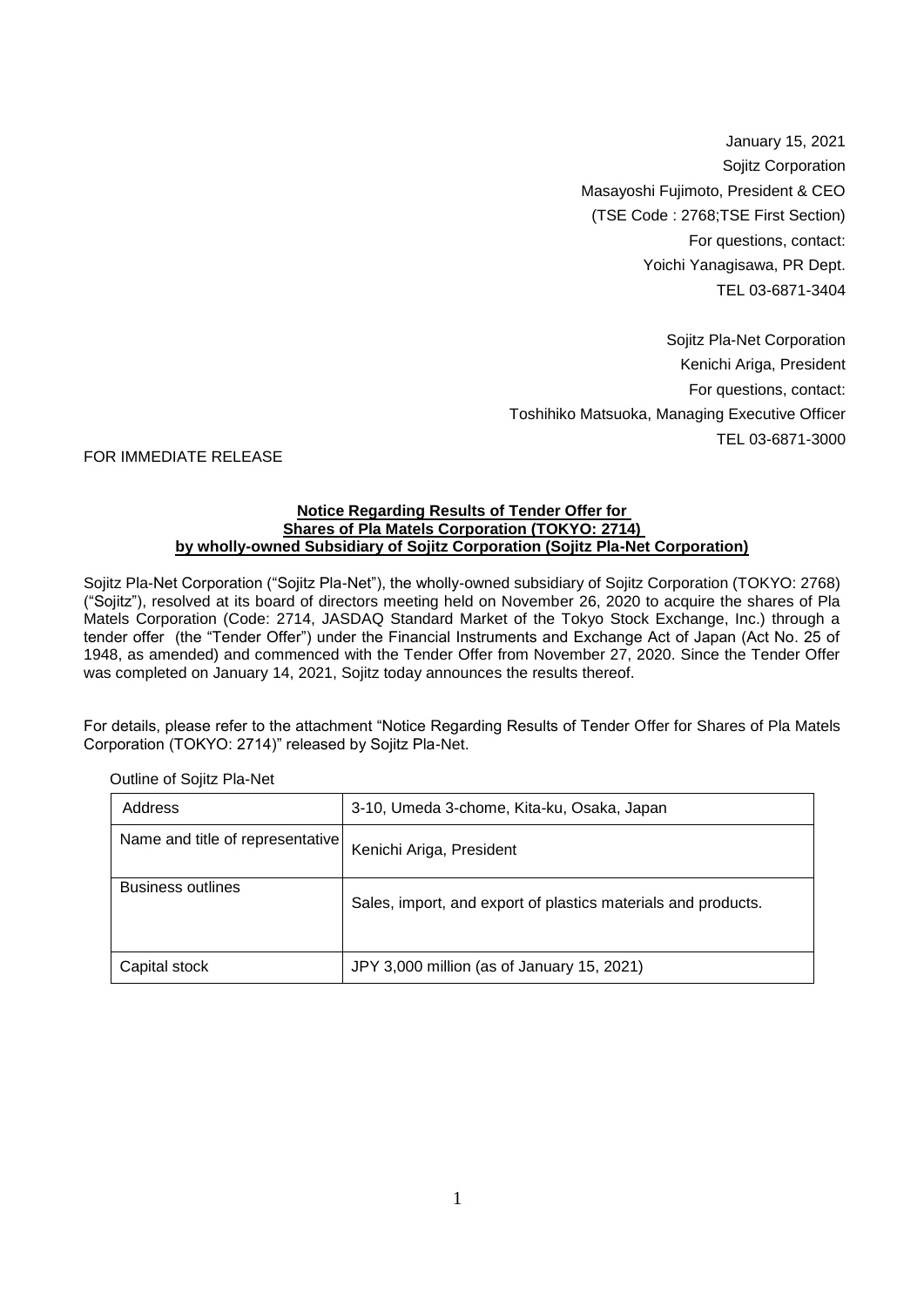January 15, 2021 Sojitz Pla-Net Corporation Kenichi Ariga, President For questions, contact: Toshihiko Matsuoka, Managing Executive Officer TEL 03-6871-3000

## **Notice Regarding Results of Tender Offer for Shares of Pla Matels Corporation (TOKYO: 2714)**

Sojitz Pla-Net Corporation (the "Tender Offeror") resolved at its board of directors meeting held on November 26, 2020 to acquire the shares of common stock of Pla Matels Corporation (the "Target Company"; Code:2714, JASDAQ Standard Market of the Tokyo Stock Exchange, Inc. (the "Tokyo Stock Exchange")) through a tender offer (the "Tender Offer") under the Financial Instruments and Exchange Act of Japan (Act No. 25 of 1948, as amended; the "Act") and commenced with the Tender Offer from November 27, 2020. Since the Tender Offer was completed on January 14, 2021, the Tender Offer today announces the results thereof, as described below.

- 1. Outline of Tender Offer
	- (1) Name and address of the Tender Offeror Sojitz Pla-Net Corporation 3-10, Umeda 3-chome, Kita-ku, Osaka, Japan
	- (2) Name of the Target Company Pla Matels Corporation
	- (3) Class of shares to be purchased Common stock
	- (4) Number of shares to be purchased

| Number of shares to be<br>purchased | Minimum number of shares<br>to be purchased | Maximum<br>number<br>Ωt<br>shares to be purchased |
|-------------------------------------|---------------------------------------------|---------------------------------------------------|
| 4,568,251 (shares)                  | 1,718,800 (shares)                          | - (shares)                                        |

- Note 1: If the total number of the shares that are offered for sale in response to the Tender Offer (the "Tendered Shares") is less than the minimum number of shares to be purchased (1,718,800 shares), the Tender Offeror will not purchase any of the Tendered Shares. If the total number of the Tendered Shares is no less than the minimum number of shares to be purchased (1,718,800 shares), the Tender Offeror will purchase all of the Tendered Shares.
- Note 2: Since the maximum number of shares to be purchased has not been set in the Tender Offer, the number of shares to be purchased is stated as 4,568,251 shares, the maximum number of the shares of the Target Company that can be acquired by the Tender Offeror through the Tender Offer. This figure (4,568,251 shares) represents (i) the total number of issued shares of the Target Company (8,550,000 shares) as of September 30, 2020, as stated in the 92nd Fiscal Year Second Quarterly Report filed by the Target Company on November 12, 2020 (the "Target Company's Second Quarterly Report"), minus (ii) the total sum of the number of treasury shares held by the Target Company (1,749 shares) as of September 30, 2020, as stated in the "Summary of Financial Results for the Second Quarter of the Fiscal Year Ending March 31, 2021 (Japan GAAP) (Consolidated)," announced by the Target Company on October 28, 2020 (the "Target Company's Second Quarter Financial Results"), and the number of shares of the Target Company held by the Tender Offeror (3,980,000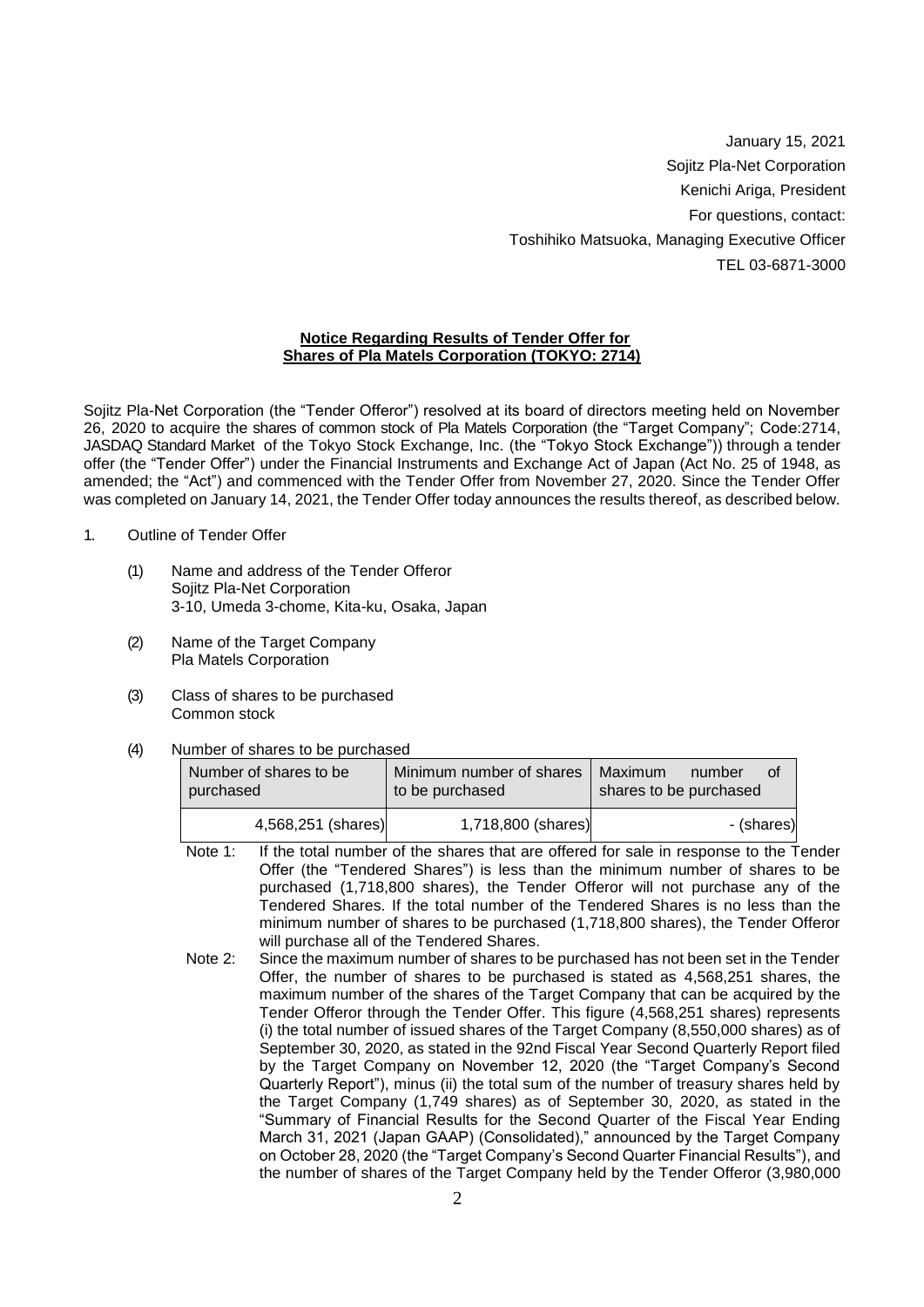shares) as of November 27, 2020.

- Note 3: Shares less than one unit are also subject to the Tender Offer. If a right to request a purchase of shares less than one unit is exercised by a shareholder of the Target Company in accordance with the Companies Act, the Target Company may purchase its own shares less than one unit during the period of the Tender Offer (the "Tender Offer Period") in accordance with procedures required by laws and regulations.
- Note 4: The Tender Offeror does not intend to acquire the treasury shares held by the Target Company through the Tender Offer.
- (5) Offering period
	- (A) Initially registered offering period From Friday, November 27, 2020, through Thursday, January 14, 2021 (30 business days)
	- (B) The possibility of extension of tender offer period upon request of the Target Company N/A
- (6) Price of tender offer 770 yen per share of common stock
- 2. Results of Tender Offer
	- (1) Outcome of Tender Offer

In the Tender Offer, the Tender Offeror has set a condition that, if the total number of the Tendered Shares is less than the minimum number of shares to be purchased (1,718,800 shares), the Tender Offeror will not purchase any of the Tendered Shares. As the total number of the Tendered Shares (3,768,498 shares) was no less than the minimum number of shares to be purchased (1,718,800 shares), the Tender Offeror will purchase all of the Tendered Shares as described in the public notice of the commencement of the Tender Offer and the tender offer registration statement.

(2) Date of public notice of results of tender offer, and name of newspaper for public notice Pursuant to the provision of Article 27-13, Paragraph 1 of the Act, on January 15, 2021, at the Tokyo Stock Exchange, the Tender Offeror announced to the press the results of the Tender Offer, by the method prescribed in Article 9-4 of the Order for Enforcement of the Financial Instruments and Exchange Act (Cabinet Order No. 321 of 1965, as amended) and Article 30-2 of the Cabinet Office Ordinance on Disclosure Required for Tender Offer for Share Certificates, Etc. by Person other than Issuer (Ministry of Finance Ordinance No. 38 of 1990, as amended, the "Cabinet Ordinance").

| Type of share certificates,<br>etc.                   | a. Number of tendered<br>shares | b. Number of purchased<br>shares |
|-------------------------------------------------------|---------------------------------|----------------------------------|
| Shares                                                | 3,768,498 shares                | 3,768,498 shares                 |
| <b>Stock Acquisition Rights</b>                       |                                 |                                  |
| <b>Bonds with Stock</b><br><b>Acquisition Rights</b>  |                                 |                                  |
| <b>Trust Beneficiary Certificate</b><br>for Shares () |                                 |                                  |
| Depositary Receipts for<br>Shares (                   |                                 |                                  |
| Total                                                 | 3,768,498 shares                | 3,768,498 shares                 |
| (Total Number of Shares<br>diluted))                  | $-$ shares)                     | (— shares)                       |

(3) Number of purchased shares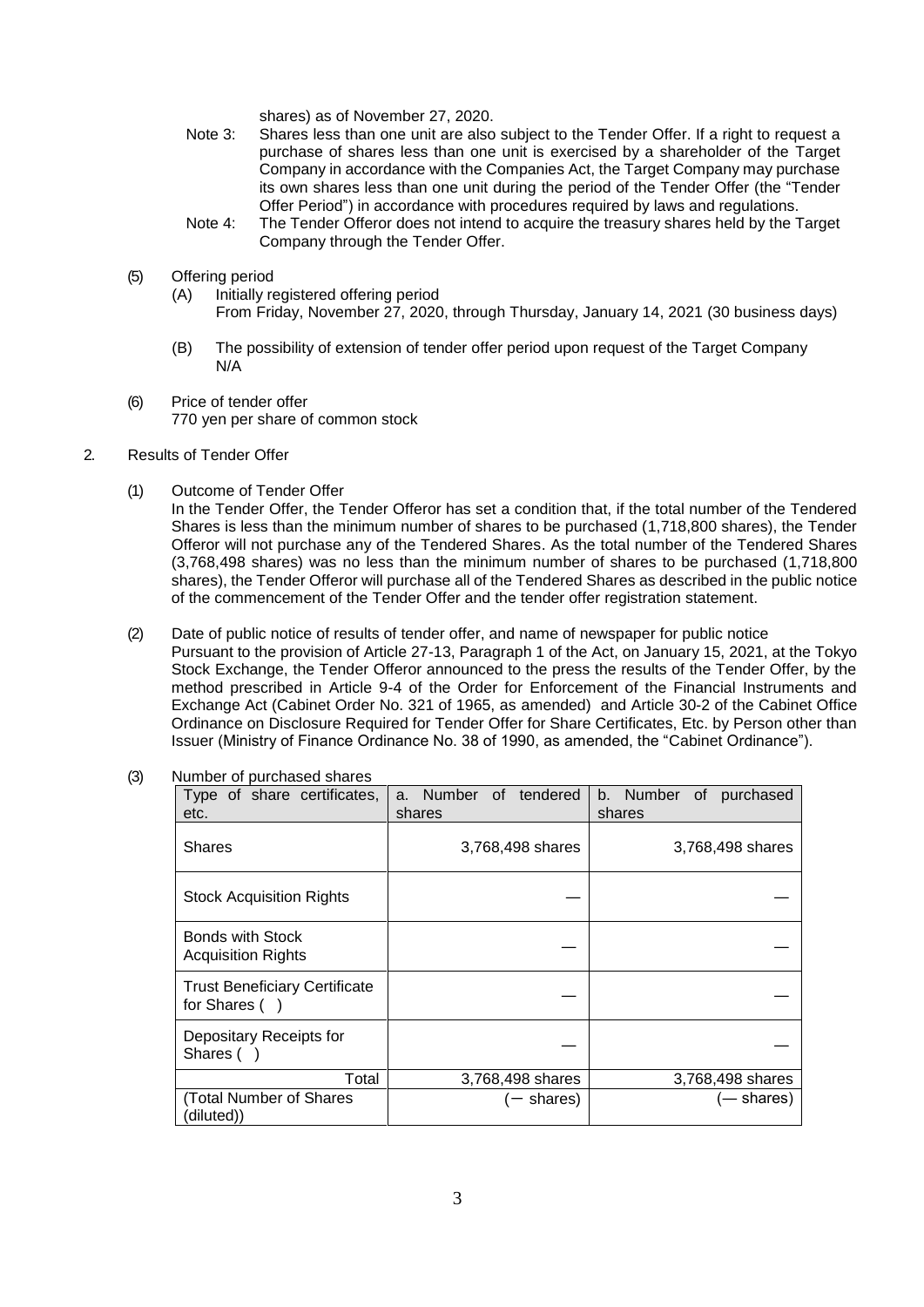(4) Changes in ownership ratio of shares through the tender offer

| Number of voting rights<br>represented by shares held by<br>the Tender Offeror before<br>tender offer      | 39,800 | (Ownership ratio of shares<br>before tender offer: 46.56%) |
|------------------------------------------------------------------------------------------------------------|--------|------------------------------------------------------------|
| Number of voting rights<br>represented by shares held<br>by special related parties<br>before tender offer | 215    | (Ownership ratio of shares<br>before tender offer: 0.25%)  |
| Number of voting rights<br>represented by shares held<br>by the Tender Offeror after<br>tender offer       | 77,484 | (Ownership ratio of shares<br>after tender offer: 90.64%)  |
| Number of voting rights<br>represented by shares held<br>by special related parties after<br>tender offer  | 0      | (Ownership ratio of shares<br>after tender offer: 0.00%)   |
| Total number of voting rights of<br>all shareholders of the Target<br>Company                              | 85,471 |                                                            |

- Note 1: The "Number of voting rights represented by shares held by special related parties before tender offer" and the "Number of voting rights represented by shares held by special related parties after tender offer" are the total number of the voting rights represented by the shares held by each of the special related parties (excluding the parties who are excluded from the special related parties, pursuant to Article 3, Paragraph 2, Item 1 of the Cabinet Ordinance, in calculating the ownership ratio of shares pursuant to each of the Items of Article 27-2, Paragraph 1 of the Act).
- Note 2: The "Total number of voting rights of all shareholders of the Target Company" is the number of voting rights of all shareholders (with one unit of shares being comprised of 100 shares) as of September 30, 2020 as stated in the Target Company's Second Quarterly Report. However, since shares less than one unit were also subject to the Tender Offer, when calculating the "Ownership ratio of shares before tender offer" and the "Ownership ratio of shares after tender offer," the number of voting rights (85,482) represented by 8,548,251 shares is used as a denominator. This number of shares (8,548,251 shares) represents: (i) the total number of issued shares (8,550,000 shares) as of September 30, 2020, as stated in the Target Company's Second Quarterly Report, minus (ii) the number of treasury shares held by the Target Company (1,749 shares) as of September 30, 2020, as stated in the Target Company's Second Quarter Financial Results.
- Note 3: The "Ownership ratio of shares before tender offer" and the "Ownership ratio of shares after tender offer" have been rounded to two decimal places.
- (5) Calculation in the case where purchase, etc. will be conducted by the proportional distribution method N/A
- (6) Method of settlement
	- (A) Name and address of head office of financial instruments business operator/bank etc. in charge of settlement of tender offer Mitsubishi UFJ Morgan Stanley Securities Co., Ltd. 9-2, Otemachi, 1-chome, Chiyoda-ku, Tokyo au Kabucom Securities Co., Ltd (subagent) 3-2, Otemachi, 1-chome, Chiyoda-ku, Tokyo
	- (B) Commencement date of settlement January 21, 2021 (Thursday)